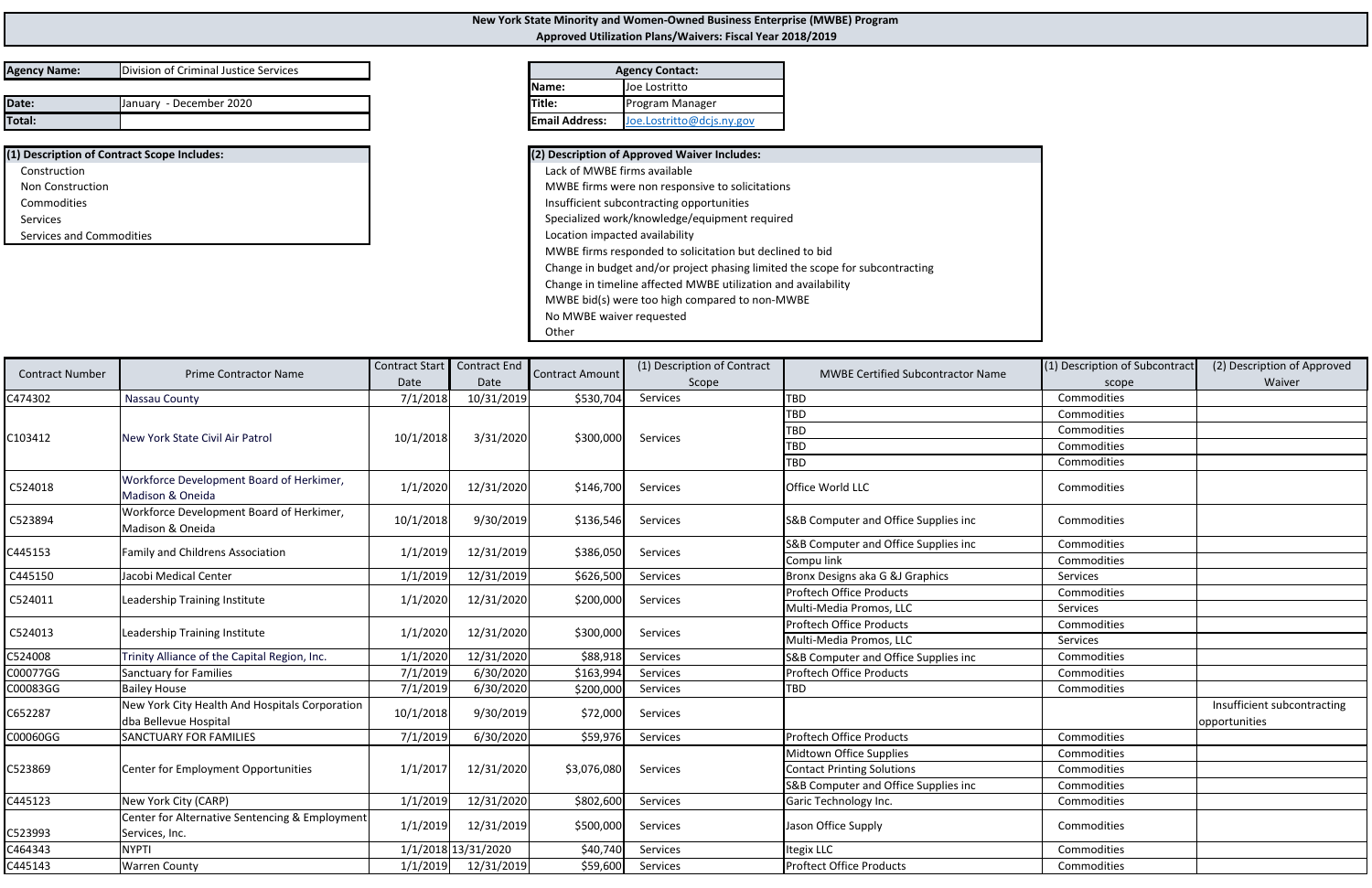| C523883            | Womens Prison Association & Home Inc.                                  | 1/1/2019              | 6/30/2020               | \$202,101              | Services             | Derive Technologies, LLC                                         | <b>Services and Commodities</b> |  |
|--------------------|------------------------------------------------------------------------|-----------------------|-------------------------|------------------------|----------------------|------------------------------------------------------------------|---------------------------------|--|
| C523989<br>C524009 | <b>Rockland County</b>                                                 | 1/1/2020              | 12/31/2020              | \$90,300               | Services             | Proftech LLC                                                     | Commodities<br>Commodities      |  |
| C00190GG           | Catholic Charities Livington County<br>Friends of Island Academy, Inc. | 1/1/2020              | 12/31/2020<br>9/30/2020 | \$135,700              | Services<br>Services | FM Office Express, Inc<br>Proftech LLC                           | Commodities                     |  |
| C00197GG           | Fund for the City of New York                                          | 10/1/2019<br>1/1/2020 | 12/31/2020              | \$100,000<br>\$100,000 | Commodities          | Jason Office Supplies                                            |                                 |  |
|                    |                                                                        |                       |                         |                        |                      |                                                                  | Commodities                     |  |
| C103676            | Firemen's Association of the State of New York                         | 2/1/2020              | 1/31/2021               | \$250,000              | Services             | TBD                                                              | Services                        |  |
|                    |                                                                        |                       |                         |                        |                      | Tantequidgeon Office Supplies                                    | Commodities                     |  |
|                    |                                                                        |                       |                         |                        |                      | <b>S&amp;B Computer and Office Supplies</b>                      | Commodities                     |  |
|                    |                                                                        |                       |                         |                        |                      | ProfTech                                                         | Commodities                     |  |
| C445086            | New York Prosecutors Training Institute, Inc.                          | 10/1/2018             | 9/30/2019               | \$2,204,000            | Services             | Riverfront Café, LLC                                             | Commodities                     |  |
|                    |                                                                        |                       |                         |                        |                      | <b>MNJ Technologies Direct</b>                                   | Commodities                     |  |
|                    |                                                                        |                       |                         |                        |                      | <b>Repeat Business Systems</b>                                   | Commodities                     |  |
| C445069            | <b>Wyoming County</b>                                                  | 10/1/2019             | 9/30/2020               | \$30,200               | Services             | Proftech in Workplace Solutions                                  | Commodities                     |  |
| C523867            | Rockland Independent Living Center                                     | 1/1/2020              | 12/31/2020              | \$119,388              | Services             | <b>American Printing and Office Supplies</b>                     | Commodities                     |  |
| C523865            | <b>Osborne Association</b>                                             | 1/1/2020              | 12/31/2020              | \$250,000              | Services             | <b>Office Pros</b>                                               | Commodities                     |  |
| C523873            | EAC Inc.                                                               | 1/1/2020              | 12/31/2020              | \$476,640              | Services             | <b>Office Pros</b>                                               | Commodities                     |  |
| C523995            | Project MORE, Inc.                                                     | 1/1/2020              | 12/31/2020              | \$362,851              | Services             | Wats international                                               | Commodities                     |  |
| C523882            | Project MORE, Inc.                                                     | 1/1/2020              | 12/31/2020              | \$198,605              | Services             | Wats international                                               | Commodities                     |  |
| C524001            | Project MORE, Inc.                                                     | 1/1/2020              | 12/31/2020              | \$238,596              | Services             | Wats international                                               | Commodities                     |  |
| C523870            |                                                                        |                       |                         |                        | Services             | S&B Computer and Office Supplies                                 | Commodities                     |  |
|                    | Center for Employment Opportunities, Inc.                              | 1/1/2020              | 12/31/2020              | \$365,700              |                      | Midtown Office Supplies                                          | Commodities                     |  |
|                    |                                                                        |                       |                         |                        |                      | <b>Contact Printing Solutions</b>                                | Services                        |  |
| C523880            | PathStone Corporation                                                  | 1/1/2020              | 12/31/2020              | \$409,200              | Services             | FM Office Products                                               | Commodities                     |  |
| C523879            | Niagara County Probation Department                                    | 1/1/2020              | 12/31/2020              | \$216,044              | Services             | TBD                                                              | Commodities                     |  |
| C523884            | Center for Alternative Sentencing and<br><b>Employment Services</b>    | 1/1/2019              | 6/30/2020               | \$332,468              | Services             | Jason Office Supplies                                            | Commodities                     |  |
| C652262            | <b>Crime Victims Treatment Center</b>                                  | 10/1/2018             | 10/15/2019              | \$318,900              | Services             | Perfect Promo, LLC.                                              | Services                        |  |
|                    | Center for Employment Opportunities, Inc.                              |                       | 1/1/2020 12/31/2020     |                        | \$439,200 Services   | Midtown Office Supplies                                          | Commodities                     |  |
| C523868            |                                                                        |                       |                         |                        |                      | <b>S&amp;B Computer and Office Supplies</b>                      | Commodities                     |  |
|                    |                                                                        |                       |                         |                        |                      | <b>Contact Printing Solutions</b>                                | Services                        |  |
|                    |                                                                        |                       |                         |                        |                      | <b>S&amp;B Computer and Office Supplies</b>                      | Commodities                     |  |
| C523871            | Fortune Society, Inc.                                                  | 1/1/2020              | 12/31/2020              | \$1,136,568            | Services             | Liberty Office Supplies and Equiptment, Inc.                     | Commodities                     |  |
| C445203            | Trinity Alliance of the Capital Region, Inc.                           | 1/1/2020              | 12/31/2020              | \$341,166              | Services             | TBD                                                              | Commodities                     |  |
|                    |                                                                        |                       |                         |                        |                      | Proftech, LLC                                                    | Commodities                     |  |
| C00132GG           | Oswego County Opportunities, Inc.                                      | 10/1/2019             | 9/30/2020               | \$67,415               | Services             | <b>Preffered Packing Pplud</b>                                   | Commodities                     |  |
|                    |                                                                        |                       |                         |                        |                      | <b>S&amp;B Computer and Office Products</b>                      | Commodities                     |  |
| C00186GG           | The Fortune Society Inc                                                | 10/1/2019             | 9/30/2020               | \$125,000              | Services             | <b>Computer Resources of America</b>                             | Commodities                     |  |
|                    |                                                                        |                       |                         |                        |                      |                                                                  |                                 |  |
|                    |                                                                        |                       |                         |                        | Services             | Proftech                                                         | Commodities                     |  |
| C00185GG           | Jewish Community Council of Greater Coney                              | 7/1/2019              | 6/30/2020               | \$250,000              |                      | Promo Sun                                                        | Commodities                     |  |
|                    | Island, Inc.                                                           |                       |                         |                        |                      |                                                                  |                                 |  |
| C00190GG           | Friends of Island Academy Inc.                                         | 10/1/2019             | 9/30/2020               | \$100,000              | Services             | TBD                                                              | Commodities                     |  |
|                    |                                                                        |                       |                         |                        |                      | Office Plus Supplies & Equipment                                 | Commodities                     |  |
| C445201            | Yonkers YMCA                                                           | 1/1/2020              | 12/31/2020              | \$362,525              | Services             | Jill Singer Graphics LCC                                         | Commodities                     |  |
|                    |                                                                        |                       |                         |                        |                      |                                                                  |                                 |  |
| C445202            | <b>Family and Childrens Association</b>                                | 1/1/2020              | 12/31/2020              | \$425,275              | Services             | <b>S&amp;B Computer and Office Products</b>                      | Commodities                     |  |
|                    |                                                                        |                       |                         |                        |                      | S&B Computer and Office Products Inc.                            | Commodities                     |  |
| C445196            | Syracuse Model Neighborhood Facility Inc                               | 1/1/2020              | 12/31/2020              | \$514,368              | Services             | Dressing Apparell Inc. dba Dressing<br>Company/Dressing Athletic | Commodities                     |  |
|                    |                                                                        |                       |                         |                        |                      |                                                                  |                                 |  |
| C445200            | Trinity Alliance of the Capital Region, Inc.                           | 1/1/2020              | 12/31/2020              | \$442,462              | Services             | TBD                                                              | Commodities                     |  |
| C524014            | TASC of the Capital District, Inc.                                     | 1/1/2020              | 12/31/2020              | \$137,000              | Services             | Tantequidgeon Office Supplies                                    | Commodities                     |  |
|                    |                                                                        |                       |                         |                        |                      |                                                                  |                                 |  |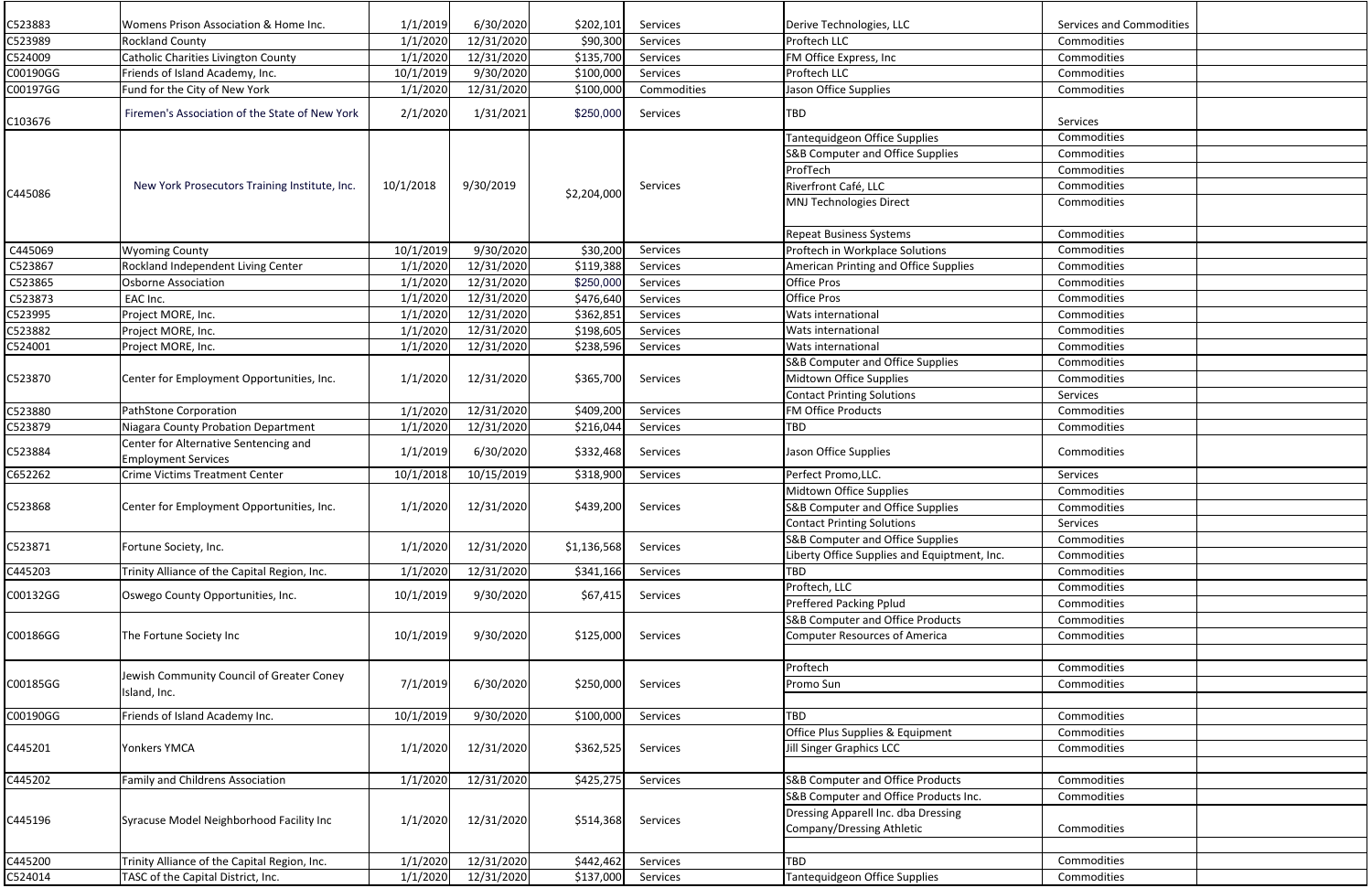| C445130            | Oneida County (CARP)                                                                   | 1/1/2020             | 12/31/2020               | \$160,878              | Services             | S & B Computer and Office Product, Inc.                                      | Commodities                     |  |
|--------------------|----------------------------------------------------------------------------------------|----------------------|--------------------------|------------------------|----------------------|------------------------------------------------------------------------------|---------------------------------|--|
| C523871            | Fortune Society, Inc.                                                                  | 1/1/2020             | 12/31/2020               | \$1,136,568            | Services             | S and B Computer and Office Supplies                                         | Commodities                     |  |
|                    |                                                                                        |                      |                          |                        |                      | Liberty Office Supplies and Equipment                                        | Commodities                     |  |
| C445197            | <b>Family Services of Westchester</b>                                                  | 1/1/2020             | 12/31/2020               | \$295,555              | Services             | Proftech                                                                     | Commodities                     |  |
| C445206            | <b>Back to Basics Ministries</b>                                                       | 1/1/2020             | 12/31/2020               | \$689,277              | Services             | Proftech                                                                     | Commodities                     |  |
| C00093GG           | Friends of Island Academy Inc.                                                         | 7/1/2019             | 6/30/2020                | \$150,000              | Services             | Proftech                                                                     | Commodities                     |  |
| C00084GG           | United Jewish Organizations of Williamsburg Inc.                                       | 4/1/2019             | 3/31/2020                | \$250,000              | Services             | Proftech LLC                                                                 | Commodities                     |  |
| C103715            | <b>Wyoming County</b>                                                                  | 4/1/2019             | 3/31/2020                | \$186,000              | Services             | S and B Computer and Office Products                                         | Commodities                     |  |
| C662149            | Economic Opportunity Council of Suffolk, Inc.                                          | 7/1/2019             | 6/30/2020                | $$181,430$ Services    |                      | <b>TBA</b>                                                                   | <b>Services and Commodities</b> |  |
| C00179GG           | Treatment Accountability for Safer Communities<br>(TASC) of the Capital District, Inc. | 10/1/2019            | 9/30/2020                | \$200,000 Services     |                      | Tantaquidgeon Office Supply                                                  | Commodities                     |  |
| C00184GG           | Regional Economic Community Action Program                                             | 4/1/2020             | 12/31/2020               | \$200,000 Services     |                      | <b>TBD</b><br><b>TBD</b>                                                     |                                 |  |
| C103715            | Attica Legal Aid Bureau, Wyoming County                                                | 4/1/2019             | 3/31/2020                | \$186,000 Services     |                      | S and B Computer and Office Products                                         | Commodities                     |  |
| C445204            | Economic Opporortunity Council of Suffolk, Inc.                                        | 1/1/2020             | 12/31/2020               | \$350,203              | Services             | Proftech                                                                     | Services                        |  |
| C445131            | <b>Onondaga County District Attorney</b>                                               | 1/1/2020             | 12/31/2020               | \$111,110              | Services             | <b>TBD</b>                                                                   | Services                        |  |
| C524012            | <b>MADE Transitional Services</b>                                                      | 1/1/2020             | 12/31/2020               | \$127,381              | Services             | Robert Tabatznik Associates, Inc. DBA American<br>Printing & Office Supplies | Commodities                     |  |
| C00182GG           | Girl Vow Inc.                                                                          | 1/1/2020             | 12/31/2020               | \$150,000              | Services             | TBD                                                                          | Commodities                     |  |
|                    |                                                                                        |                      |                          |                        |                      | American Printing and Office Supplies                                        | Commodities                     |  |
| C445205            | Family Services, Inc.                                                                  | 1/1/2020             | 12/31/2020               | \$316,435              | Services             | Imprint Universe                                                             | Services and Commodities        |  |
|                    |                                                                                        |                      |                          |                        |                      | A & P Master Images                                                          | Services and Commodities        |  |
| C662142            | Back to Basics Outreach Ministries, Inc.                                               | 1/1/2020             | 9/30/2020                | \$263,640              | Services             | Proftech                                                                     | Services and Commodities        |  |
| C523865            | <b>Osborne Association</b>                                                             | 1/1/2020             | 12/31/2020               | \$250,000              | Services             | <b>Office Pros</b>                                                           | Commodities                     |  |
| C523869            | Center for Employment Opportunities, Inc.                                              | 1/1/2020             | 12/31/2020               | \$878,880              | Services             | Midtown Office Supplies<br><b>Contract Printing Solutions</b>                | Commodities<br>Services         |  |
|                    |                                                                                        |                      |                          |                        |                      | S and B Computer and Office Supplies                                         | Commodities                     |  |
| C523882            | Project MORE, Inc.                                                                     | 1/1/2020             | 12/31/2020               | \$198,605              | Services             | <b>WATS International</b>                                                    | Commodities                     |  |
| C524001            | Project MORE, Inc.                                                                     | 1/1/2020             | 12/31/2020               | \$238,596              | Services             | <b>WATS International</b>                                                    | Commodities                     |  |
| C523996            | Cayuga Counseling Services, Inc.                                                       | 1/1/2020             | 12/31/2020               | \$35,704               | Services             | Proftech                                                                     | Commodities<br>Commodities      |  |
| C523995<br>C523993 | Project MORE, Inc.<br>Center for Alternative Sentencing & Employment<br>Services, Inc. | 1/1/2020<br>1/1/2020 | 12/31/2020<br>12/31/2020 | \$362,851<br>\$500,000 | Services<br>Services | <b>WATS International</b><br>Jason Office Products                           | Commodities                     |  |
| C523989            | <b>Rockland County District Attorney</b>                                               | 1/1/2020             | 12/31/2020               | \$90,300               | Services             | Proftech                                                                     | Commodities                     |  |
|                    |                                                                                        |                      |                          |                        |                      | S and B Computer and Office Supplies                                         | Commodities                     |  |
| C523929            | Genesee Justice                                                                        | 7/1/2019             | 6/30/2020                | \$41,876               | Services             | Parrinello Printing Incorporated                                             | Services                        |  |
| C523983            | EAC, INC.                                                                              | 1/1/2020             | 12/31/2020               | 950,000                | Services             | Office Pros                                                                  | Commodities                     |  |
| C523867            | Rockland Independent Living Center                                                     | 1/1/2020             | 12/31/2020               | \$119,388 Services     |                      | <b>American Printing &amp; Office Supplies</b>                               | Commodities                     |  |
| C662145            | Family Services, Inc.                                                                  | 7/1/2019             | 9/30/2020                | \$169,990 Services     |                      | <b>TBD</b>                                                                   |                                 |  |
| C445151            | Trinity Alliance of the Capital Region, Inc.                                           | 1/1/2019             | 1/31/2020                | \$426,200 Services     |                      | <b>Imprint Universe</b>                                                      | Commodities                     |  |
| C523868            | Center for Employment Opportunites, Inc.                                               | 1/1/2020             | 12/31/2020               | \$439,200 Services     |                      | Midtown Office Supplies                                                      | Services and Commodities        |  |
|                    |                                                                                        |                      |                          |                        |                      | <b>Contract Printing Solutions</b>                                           | Services                        |  |
|                    |                                                                                        |                      |                          |                        |                      | S and B Computer and Office Supplies                                         | Commodities                     |  |
|                    | Center for Employment Opportunites, Inc.                                               | 1/1/2020             | 12/31/2020               | \$365,700 Services     |                      | Midtown Office Supplies                                                      | Services and Commodities        |  |
| C523870            |                                                                                        |                      |                          |                        |                      | <b>Contract Printing Solutions</b>                                           | Services                        |  |
|                    |                                                                                        |                      |                          |                        |                      | S and B Computer and Office Supplies                                         | Commodities                     |  |